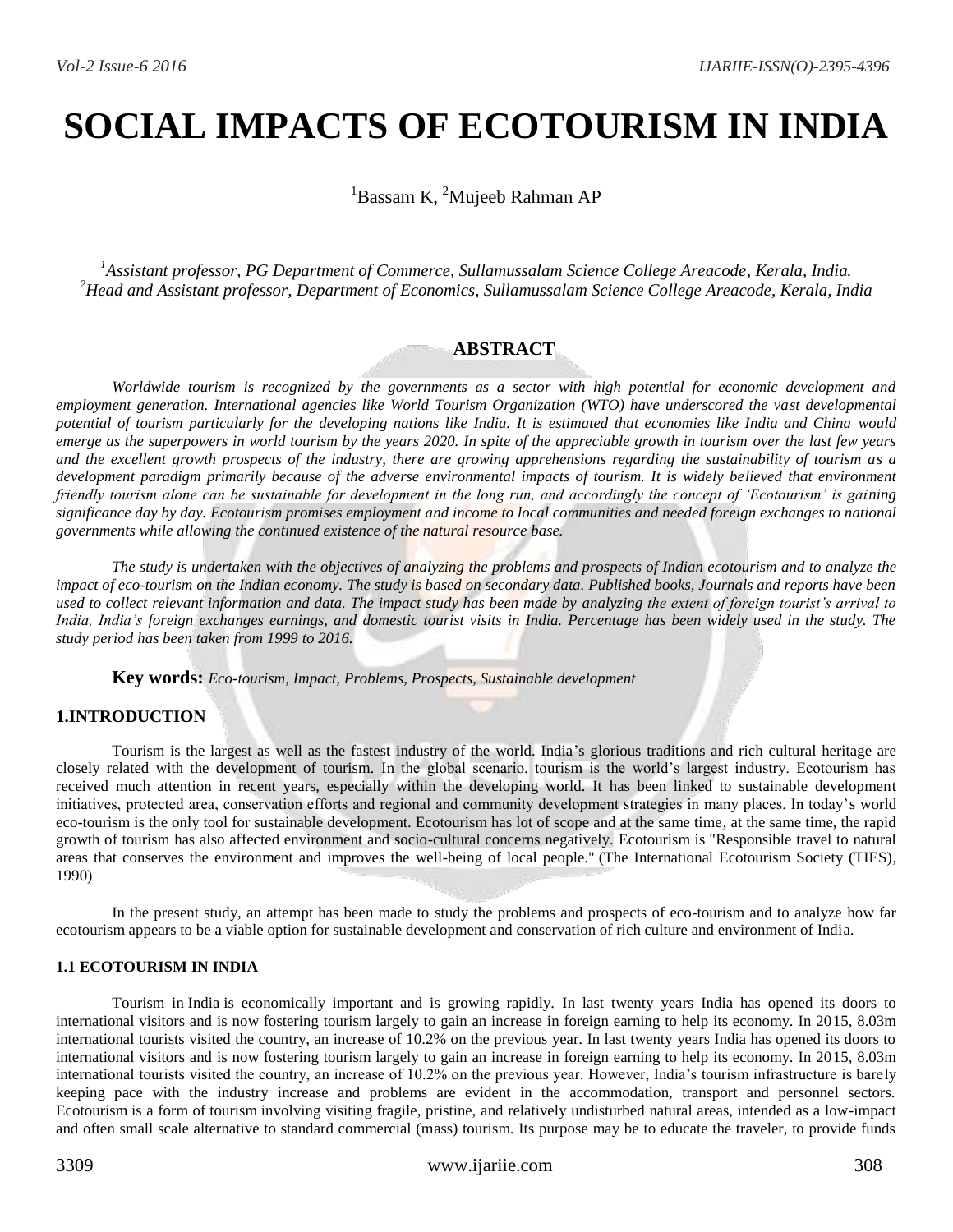for [ecological conservation,](https://en.wikipedia.org/wiki/Ecological_conservation) to directly benefit the [economic development](https://en.wikipedia.org/wiki/Economic_development) and political empowerment of local communities, or to foster respect for different cultures and for [human rights.](https://en.wikipedia.org/wiki/Human_rights) Since the 1980s ecotourism has been considered a critical endeavor by environmentalists, so that future generations may experience destinations relatively untouched by human intervention. Eco-tourism advocates leaving to future generations a stock of natural resources no less than that inherited by previous generations. This means preventing irreversible changes to environmental assets which have no substitute, preventing the loss of the ozone layers and living species, and damages to the essential functions of ecosystems such as tropical and primary forests wetlands and coral reefs. The same principle applies to human resources, local cultures, traditions, livelihoods and the land on which, they are based, need to be respected.

# **1.2 OBJECTIVES OF THE STUDY:**

The study is undertaken with the following objectives.

- a) To study the problems and prospects of Indian ecotourism.
- b) To study the impact of ecotourism on the Indian economy.
- c) To suggest policy recommendations in the light of the findings of the study.

# **1.3 METHODOLOGY AND DATA BASE**

The study is based on secondary data. Published books, Journals and reports have been used to collect relevant information and data. The impact study has been made by analyzing the extent of foreign tourist's arrival to India, India's foreign exchanges earnings, and domestic tourist visits in India. Percentage has been widely used in the study. The study period has been taken from 1999 to 2016.

#### **1.4 USEFULNESS OF THE STUDY**

The study would be useful to all the stake holders in tourism. It is useful in understanding the problems and prospects of ecotourism in India and thereby helps to promote sustainable development by raising standards of living with a great environmental protection. The suggestions and policy recommendations made in the study would be useful to formulate proper policy for the feature growth of ecotourism in India.

# **1.5 MAJOR STAKE HOLDERS IN TOURISM**

There are six main stake holders of tourism.

- 1. The public sector.
- 2. The tourism industry.
- 3. Voluntary sector organizations.
- 4. The host community.
- 5. The media.
- 6. The tourist.

# **1.6 CHARACTERISTICS OF ECOTOURISM**

Some of the general characteristics of ecotourism are: It should be nature-based and ecologically sustainable involving appropriate returns to the local community and long-term conservation of resources. It should involve education and interpretation of natural environment to manage it in an ecologically sustainable way. It should also support the protection of natural areas by creating economic opportunities and providing alternative employment for local communities. Local community involvement is very much crucial for the sustainable ecotourism practices. More broad based democratic participation of the local communities in planning and implementation of ecotourism programmers would ensure long term sustainability.

#### **1.7 PRINCIPLES OF ECOTOURISM**

Fundamentally, ecotourism means making as little environmental impact as possible and helping to sustain the indigenous populace, thereby encouraging the preservation of wildlife and habitats when visiting a place. This is responsible form of tourism and tourism development, which encourages going back to natural products in every aspect of life. It is also the key to sustainable ecological development. The International Ecotourism Society defines eco-tourism as "responsible travel to natural areas that conserves the environment and improves the well-being of local people." This means that those who implement and participate in Ecotourism activities should follow the following principles:

- Minimize impact
- Build environmental and cultural awareness and respect
- Provide positive experiences for both visitors and hosts
- Provide direct financial benefits for conservation
- Provide financial benefits and empowerment for local people
- Raise sensitivity to host countries' political, environmental, and social climate
- Support international human rights and labor agreements

# **1.8 CHALLENGES TO ECOTOURISM**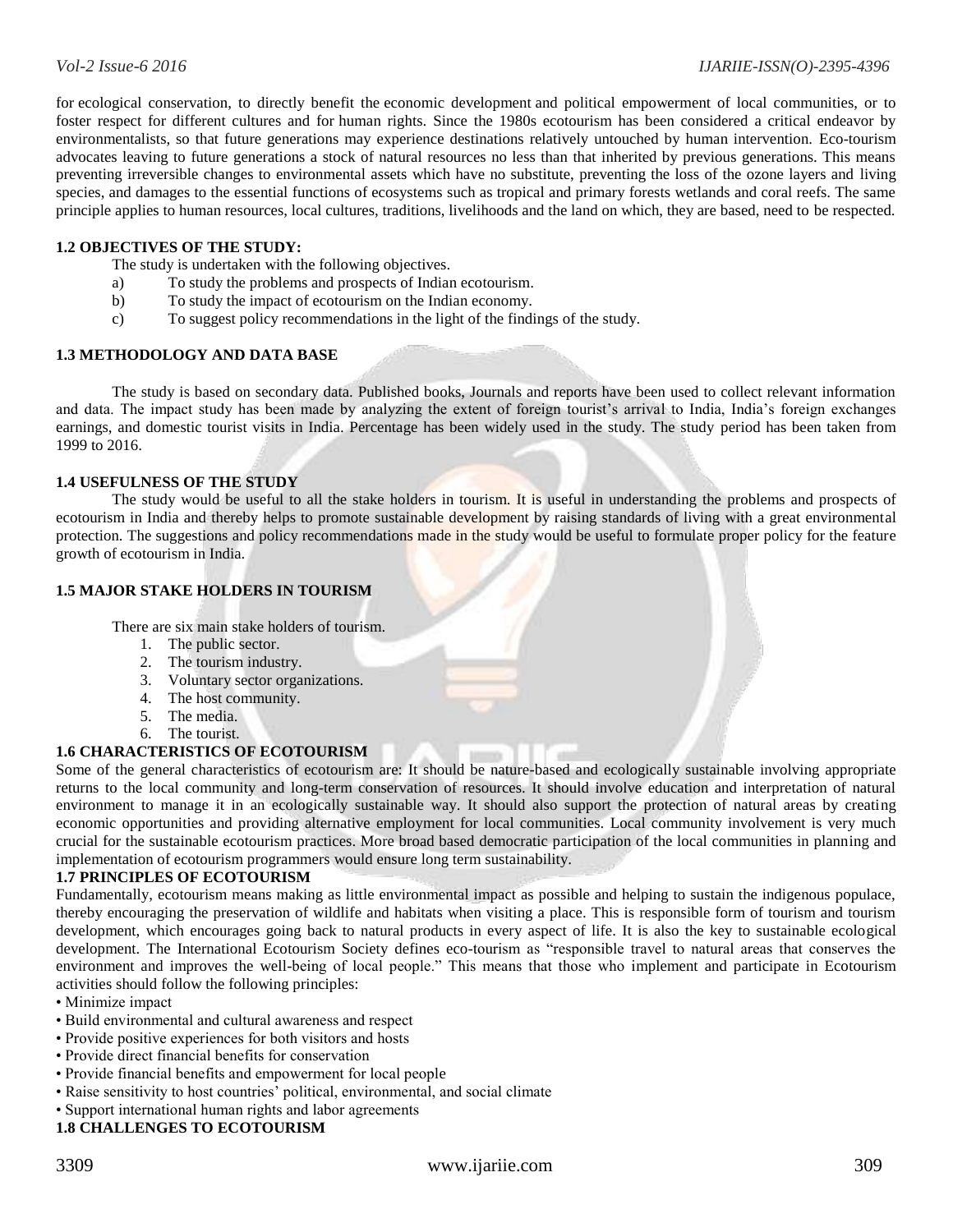Eco-tourism in India is facing various challenges mainly due to lack of infrastructural facilities such as roads and accommodation, strategic business plans, well-trained nature guides, methods of gaining community consensus and awareness programmes etc. . To attract eco-tourists, many terms such as nature tourism, green tourism and bio-tourism etc., are used in the name of eco-tourism although they are not synonymous with eco-tourism. Some of the different kinds of impacts that ecotourism development and operational activities can have include;

**• Threats to ecosystems and biodiversity:** e.g loss of wildlife and rare species, habitat loss and degradation,

**• Disruption of coasts:** e.g. shoreline erosion and pollution, impact to coral reefs and fish spawning grounds,

**• Deforestation:** loss of forests for fuel wood and timber by the tourist industry also impact on soil and water quality, biodiversity integrity, reducing the collection of forest products by local communities,

**• Water overuse:** as a result of tourist recreational activities e.g golf courses, swimming pools, and tourist consumption in hotels,

**• Urban problems:** Congestion and overcrowding, increased vehicle traffic and resultant environmental impacts, including air and noise pollution, and health impacts,

**• Exacerbate climate change:** from fossil fuel energy consumption for travel, hotel and recreational requirements.

# **2. PROBLEMS AND PROSPECTS OF ECOTOURISM**

India is one of those rare countries which have a wonderful blend of all the resources essential to make it a golden star on the tourism map of the world. Being blessed with a rich variety of both natural and manmade tourist resources, India attracts only 0.5% of World's tourists. According to Aparna Raj(2003), one of the basic reasons why Indian tourism has not seen the expected progress is, because the planners have been much ahead of time, and they started promoting tourism in the country at a time when the tourism infrastructure was not ready to meet the expectations and the standards of the tourist from the West. The local people are not participating in sustainable tourism. Indian tourism needs to be revamped so as to have sustainable development. We are poorly managing our tourism. According to M.P.Bezbaruach (2000) this has led to the following problems.

- Heritage Sites
- Commoditization of the sacred
- Create a market for prostitution and drugs
- Reduce biological diversity
- Destroy habitat for wildlife
- Pollute lakes
- Overuse valuable fresh water resources
- Contribute significantly to global warming
- Leads to loss of scenic beauty
- Reduce the pleasure and satisfaction obtained from an unspoiled environment
- Experiences throughout the world suggest that poorly planned and managed tourism that fails to support its environment base, results in falling market share and sows the seeds of its own destruction.

#### **2.1 RESULT ANALYSIS AND FINDINGS:**

The [World Travel & Tourism Council](https://en.wikipedia.org/wiki/World_Travel_and_Tourism_Council) calculated that tourism generated 6.3% of the nation's GDP in 2015 and supported 37.315 million jobs, 8.7% of its total employment. The sector is predicted to grow at an average annual rate of 7.5% to 18.36 lakh crore by 2025 (7.2% of GDP). Eco tourists are likely to spend more money than other tourists. The most popular activities for eco-tourists are trekking/hiking, bird watching, nature photography, wildlife safaris, camping, mountain climbing, fishing, river rafting/ canoeing/kayaking and botanical study. Most eco-tourists are from Europe, North America and Japan, as they have more money and more leisure time than that of other countries. The eco-tourist will be a key player in the success or failure of eco-tourism.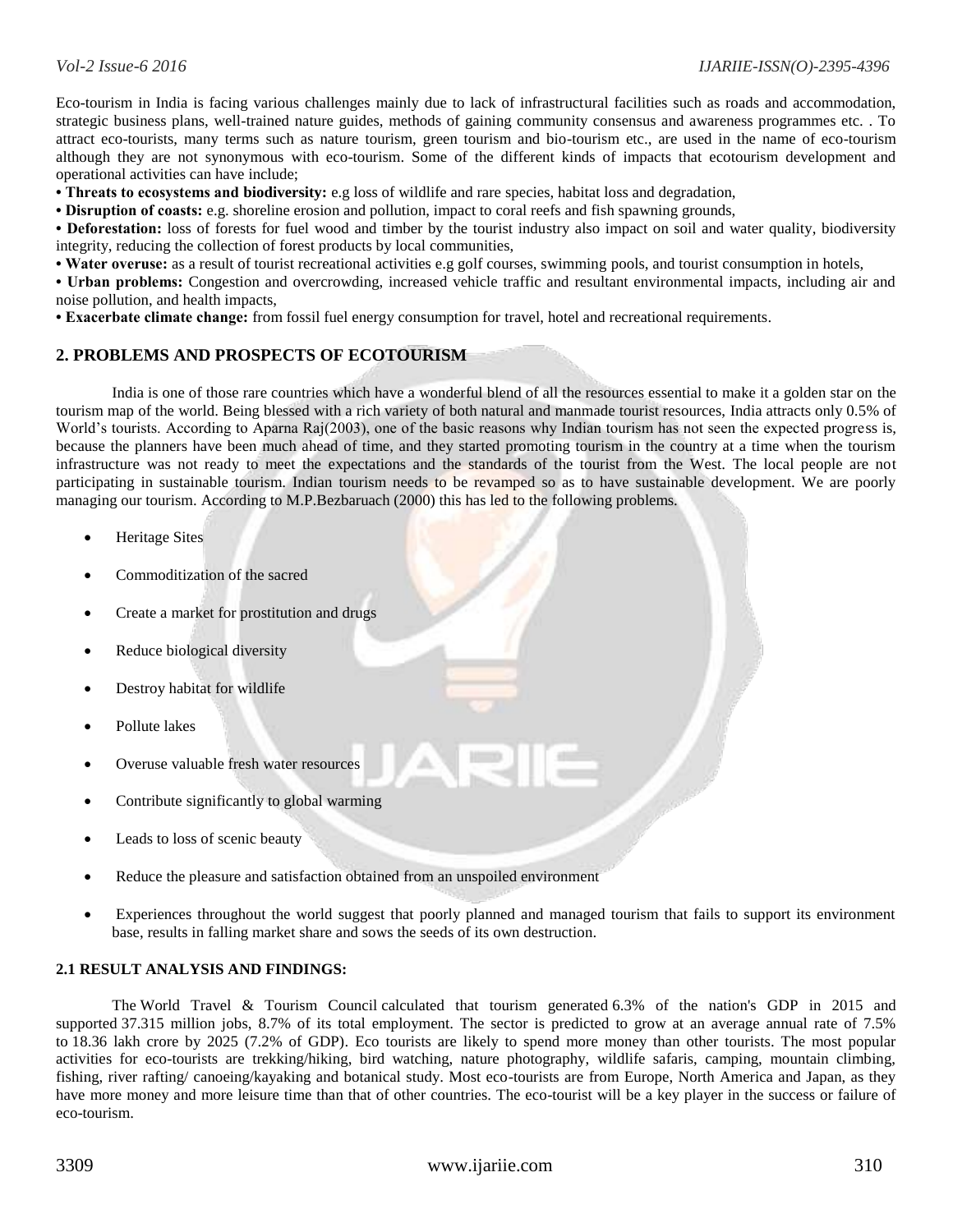# **Table-1**:Foreign Tourist Arrivals (FTAs) in India, 1999-2016 (till June)

|                       | FTAs in India $#$ (in million) | Percentage (%) change over the previous |
|-----------------------|--------------------------------|-----------------------------------------|
| Year                  |                                | year                                    |
| 1999                  | 2.48                           | 5.2                                     |
| 2000                  | 2.65                           | 6.7                                     |
| 2001                  | 2.54                           | $-4.2$                                  |
| 2002                  | 2.38                           | $-6.0$                                  |
| 2003                  | 2.73                           | 14.3                                    |
| 2004                  | 3.46                           | 26.8                                    |
| 2005                  | 3.92                           | 13.3                                    |
| 2006                  | 4.45                           | 13.5                                    |
| 2007                  | 5.08                           | 14.3                                    |
| 2008                  | 5.28<br>Addition.              | 4.0                                     |
| 2009                  | 5.17                           | $-2.2$                                  |
| 2010                  | 5.78                           | 11.8                                    |
| 2011                  | 6.31                           | 9.2                                     |
| 2012                  | 6.58                           | 4.3                                     |
| 2013                  | 6.97                           | 5.9                                     |
| 2014                  | 7.68                           | 10.2                                    |
| 2015                  | 8.03                           | 4.5                                     |
| $2016$ (P) (Jan-June) | 4.19                           | 8.9@                                    |

Source: (i) Bureau of immigration, Govt. of India, for 1999-2015

(ii) Ministry of truism, Govt. of India, for Jan-June, 2016

It is clear from the Table No: 1, that during the period from 1999 to 2015, the foreign tourist arrivals to India have increased by 2.3 times. The number of foreign tourist arrivals has varied in between -6.0% and 26.7%. This shows an impressive improvement in the foreign tourists visit to India.

# **Table-2:** Number of Domestic Turist Visits (DTVs) to all States/UTs in India, 1999-2015

|      | No. of DTVs (in million) to States/UTs | Percentage (%) change over the previous<br>year |
|------|----------------------------------------|-------------------------------------------------|
| Year |                                        |                                                 |
| 1999 | 190.67                                 | 13.4                                            |
| 2000 | 220.11                                 | 15.4                                            |
| 2001 | 236.47                                 | 7.4                                             |
| 2002 | 269.60                                 | 14.0                                            |
| 2003 | 309.04                                 | 14.6                                            |
| 2004 | 366.27                                 | 18.5                                            |
| 2005 | 392.04                                 | 7.0                                             |
| 2006 | 462.44                                 | 18.0                                            |
| 2007 | 526.70                                 | 13.9                                            |
| 2008 | 563.03                                 | 6.9                                             |
| 2009 | 668.80                                 | 18.8                                            |
| 2010 | 747.70                                 | 11.8                                            |
| 2011 | 864.53                                 | 15.6                                            |
| 2012 | 1045.05                                | 20.9                                            |
| 2013 | 1142.53                                | 9.3                                             |
| 2014 | 1282.80                                | 12.3                                            |
| 2015 | 1431.97                                | 11.6                                            |

Source: State / UT Tourism Departments.

The table No: 2 shows the domestic tourist visits in India increased from 190.67 million in 1999 to 1431.97 million in 2015 which shows an increase of about 7.5 times. In case of domestic tourism, the country has shown a significant improvement.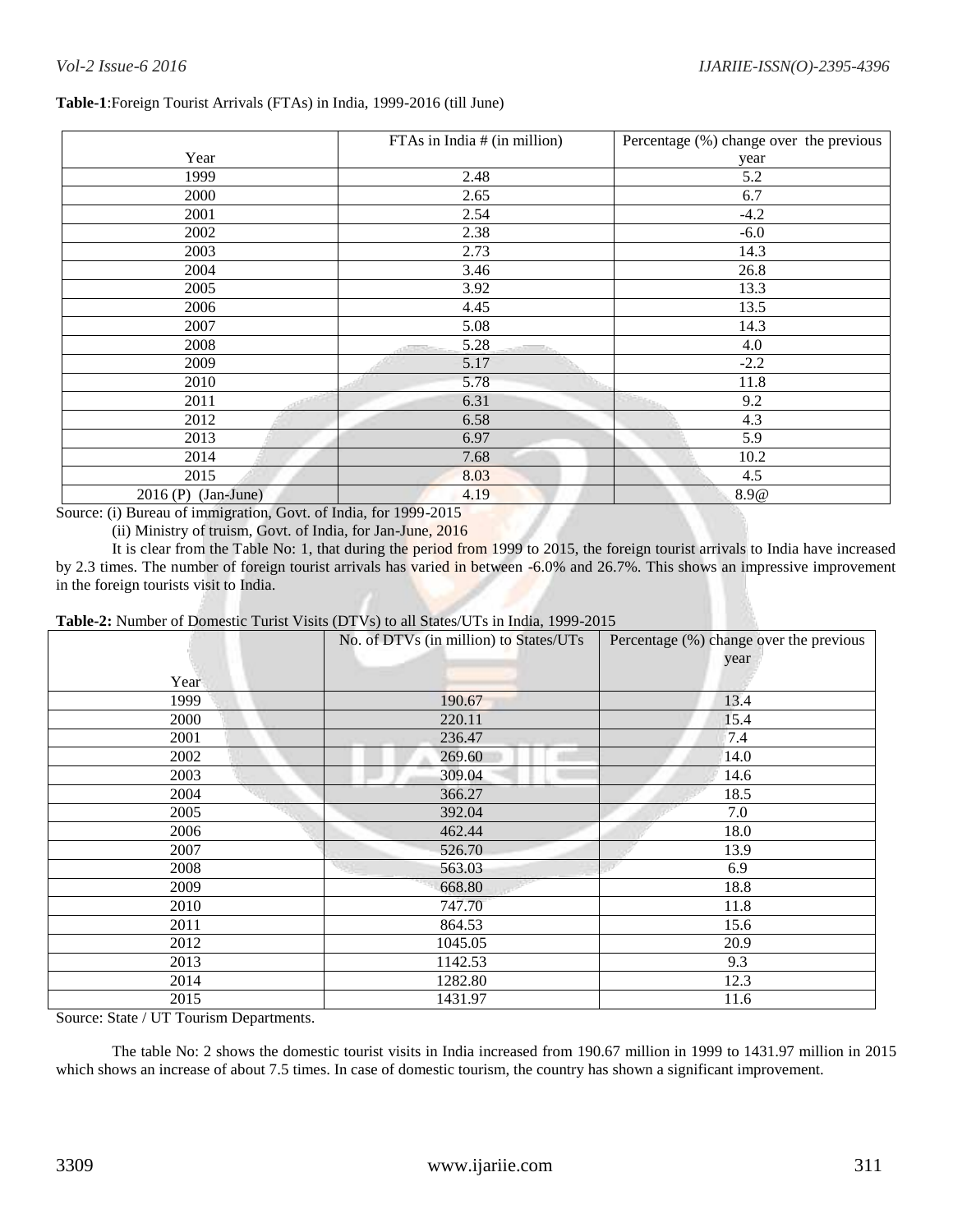|                      | Tubic of Foreign Exemings Eurinings (FEEs), in Rupees Core, from Fourism in mone, 1999 2010 (un sunc)<br>FEEs from Tourism in India (in Rs. | Percentage (%) change over the previous |
|----------------------|---------------------------------------------------------------------------------------------------------------------------------------------|-----------------------------------------|
|                      | Crore)                                                                                                                                      |                                         |
| Year                 |                                                                                                                                             | year                                    |
| 1999                 | 12959                                                                                                                                       | 6.6                                     |
| 2000                 | 15626                                                                                                                                       | 20.7                                    |
| 2001                 | 15083                                                                                                                                       | $-3.5$                                  |
| 2002                 | 15064                                                                                                                                       | $-0.1$                                  |
| 2003                 | 20729                                                                                                                                       | 37.6                                    |
| 2004                 | 27944                                                                                                                                       | 34.8                                    |
| 2005                 | 33123                                                                                                                                       | 18.5                                    |
| 2006                 | 39025                                                                                                                                       | 17.8                                    |
| 2007                 | 44360                                                                                                                                       | 13.7                                    |
| 2008                 | 51294                                                                                                                                       | 15.6                                    |
| 2009                 | 53700                                                                                                                                       | 4.7                                     |
| 2010                 | 64889                                                                                                                                       | 20.8                                    |
| 2011                 | 77591                                                                                                                                       | 19.6                                    |
| 2012                 | 94487                                                                                                                                       | 21.8                                    |
| 2013                 | 107671                                                                                                                                      | 14.0                                    |
| 2014                 | 123320                                                                                                                                      | 14.5                                    |
| 2015                 | 135193                                                                                                                                      | 9.6                                     |
| $2016$ (Jan to June) | 73065                                                                                                                                       | 14.1@                                   |

#### **Table-3:** Foreign Exchange Earnings (FEEs), in Rupees Core, from Tourism in India, 1999-2016 (till June)

Source: (i) Reserve Bank of India, for 1999-2010

(ii) Ministry of truism, Govt. of India, for 2011-2016

It is clear from the table No: 3, that the foreign exchange earnings from tourism activities have gone up from Rs. 12959 crores in 1999 to Rs. 135193 crores in 2015 which shows an increase of about 10.4 times. This indicates a marked increase in tourism activities in the country. Through multiplier effect it could generate large scale income and employment and lead to sustainable development of the country. However, India is still far behind in the World Tourism Map.

# **3. SUGGESTIONS AND POLICY RECOMMENDATIONS**

- Restoration and preservation of historical monuments, artwork, painting, carving etc with every care.
- Improve and add value to existing destinations / packages and create new one.
- Private sector tour operators should be encouraged to come forward and take part in the Tourism promotion exercise.
- Pay more attention on environment protection, more emphasis should be placed on encouraging eco friendly sustainable tourism. For this, awareness should be created and there should be people's participation in the mission.
- Improve the management of India's natural and manmade resources.
- The government tour operators, local tourism promoters should work hand in hand in developing effective sustainable tourism.
- Set standards of recruitment, to govern employment in the tourism and hospitality sector.
- Tourism planning, development and operation should be a part of conservation or sustainable development strategies.
- Agencies, corporations, groups and individuals should follow ethical and other principles with respect the culture and environment of the host area.
- Tourism should be undertaken with equity in mind to distribute fairly benefits and costs among tourism promoters and host people and areas.
- Good information, research and communication on the nature of tourism should be made available.